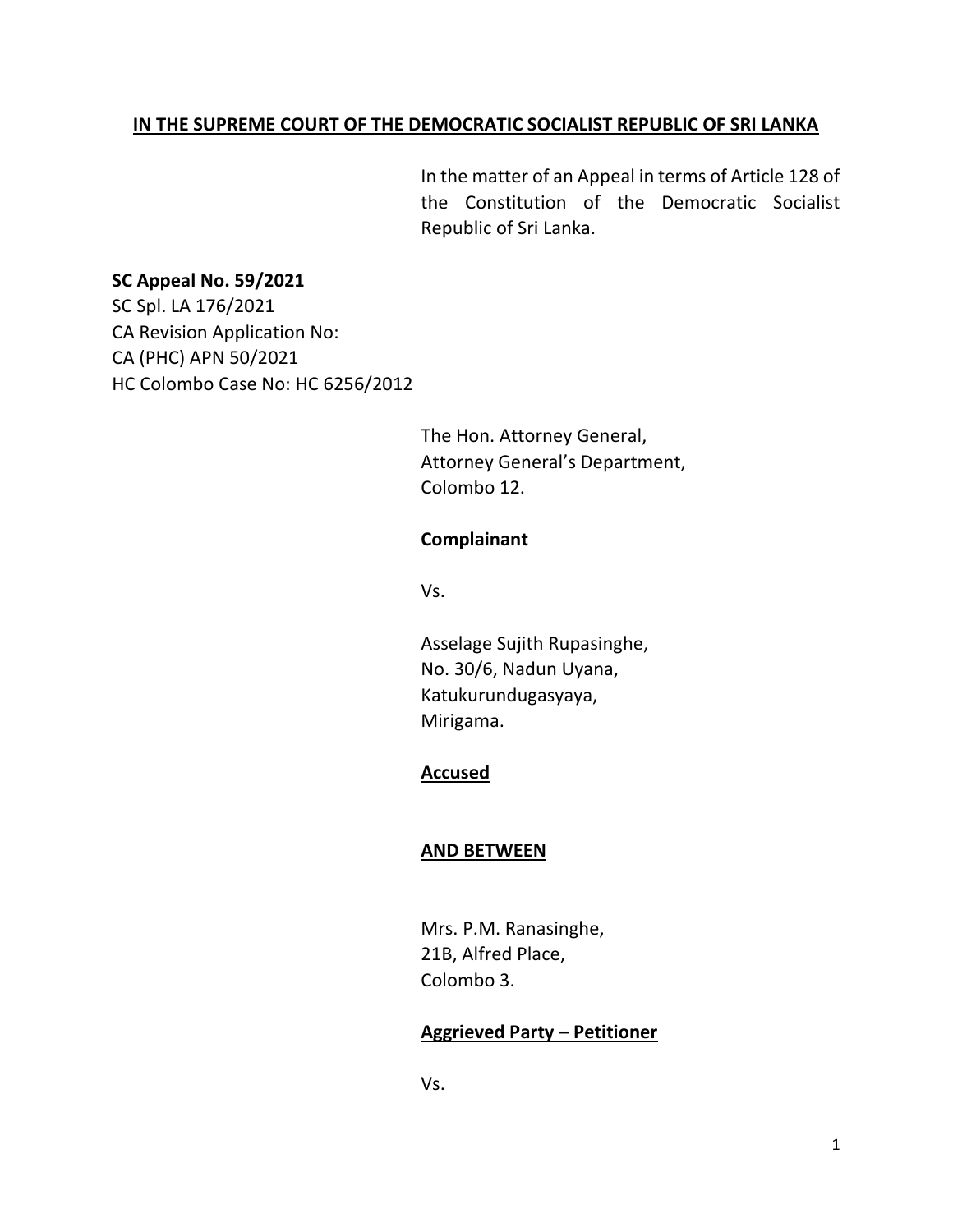1. Asselage Sujith Rupasinghe, No. 30/6, Nadun Uyana, Katukurundugasyaya, Mirigama.

### **Accused – Respondent**

2. The Hon. Attorney General, Attorney General's Department, Colombo 12.

### **Complainant – Respondent**

### **AND NOW BETWEEN**

Mrs. P.M. Ranasinghe, 21B, Alfred Place, Colombo 3.

## **Aggrieved Party – Petitioner – Appellant**

Vs.

1. Asselage Sujith Rupasinghe, No. 30/6, Nadun Uyana, Katukurundugasyaya, Mirigama.

### **Accused – Respondent – Respondent**

2. The Hon. Attorney General, Attorney General's Department, Colombo 12.

### **Complainant – Respondent – Respondent**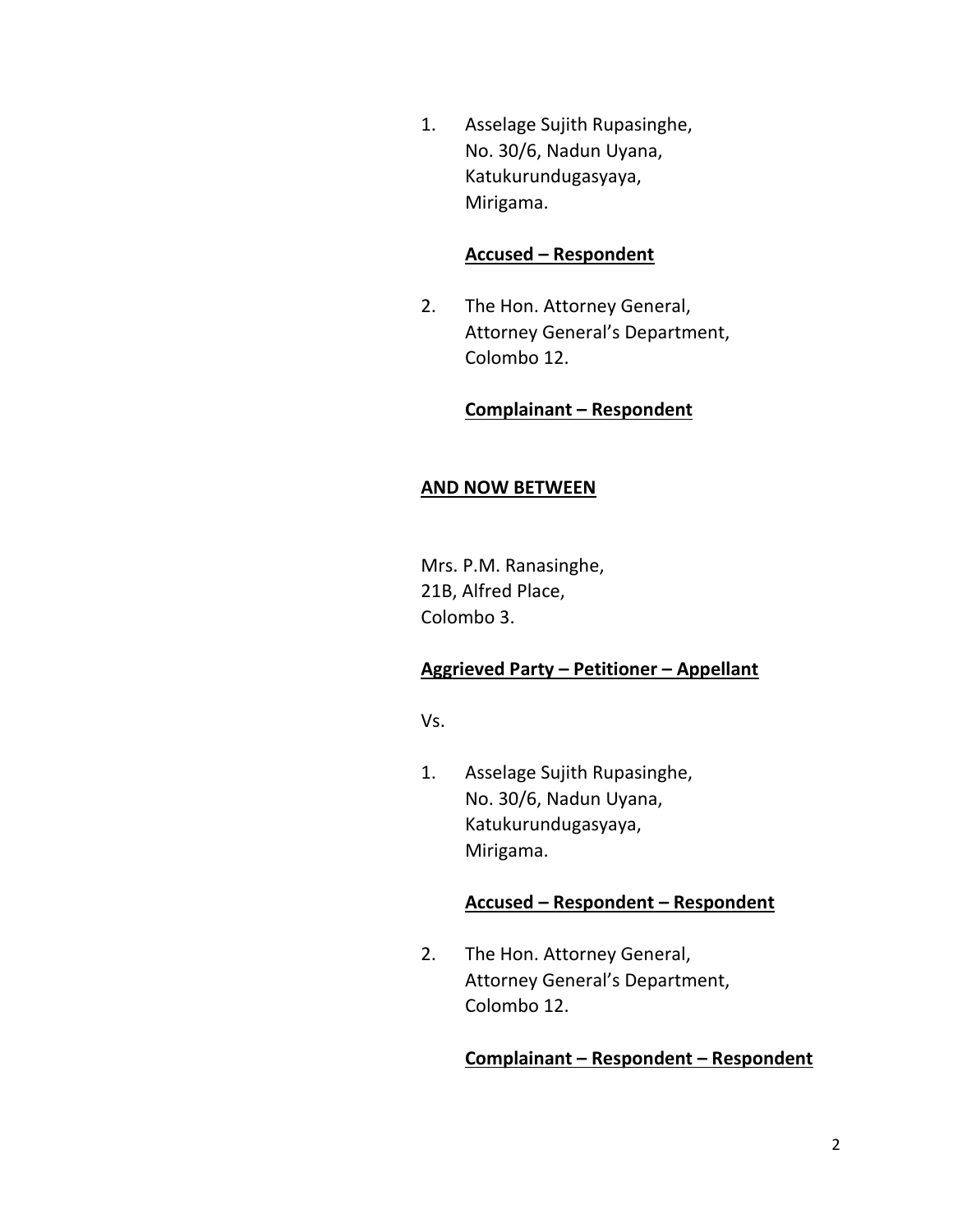| <b>Before:</b>                 | S. Thurairaja, P.C., J<br>Achala Wengappuli, J<br>Arjuna Obeyesekere, J                                 |
|--------------------------------|---------------------------------------------------------------------------------------------------------|
|                                | Aggrieved Party – Petitioner – Appellant appeared in person                                             |
| Counsel:                       | Sajith Bandara, State Counsel for the Attorney General                                                  |
| Argued on:                     | 15 <sup>th</sup> February 2022                                                                          |
| Written<br><b>Submissions:</b> | Tendered on behalf of the Aggrieved Party - Petitioner - Appellant<br>on 18 <sup>th</sup> February 2022 |
|                                | Tendered on behalf of the Attorney General on 9th March 2022                                            |
| Decided on:                    | 8 <sup>th</sup> April 2022                                                                              |

# **Arjuna Obeyesekere, J**

In this appeal, the Aggrieved Party – Petitioner – Appellant [*the Appellant*] is seeking to set aside an order delivered by the Court of Appeal on 28<sup>th</sup> April 2021, by which the Court of Appeal refused to issue notice on the Respondents in a revision application filed by the Appellant in respect of an order of the High Court of Colombo.

The facts of this appeal very briefly are as follows.

On 19<sup>th</sup> September 2012, the Attorney General forwarded indictment against Asselage Sujith Rupasinghe, the Accused – Respondent – Respondent [*the Accused*], to the High Court of Colombo on six charges. The gravamen of the said charges was that the Accused, together with Bulathsinhalage Gunasinghe Cooray and others unknown to the prosecution had conspired to, and prepared, two forged deeds in respect of premises No. 21A, Alfred Place, Colombo 3 belonging to the Appellant.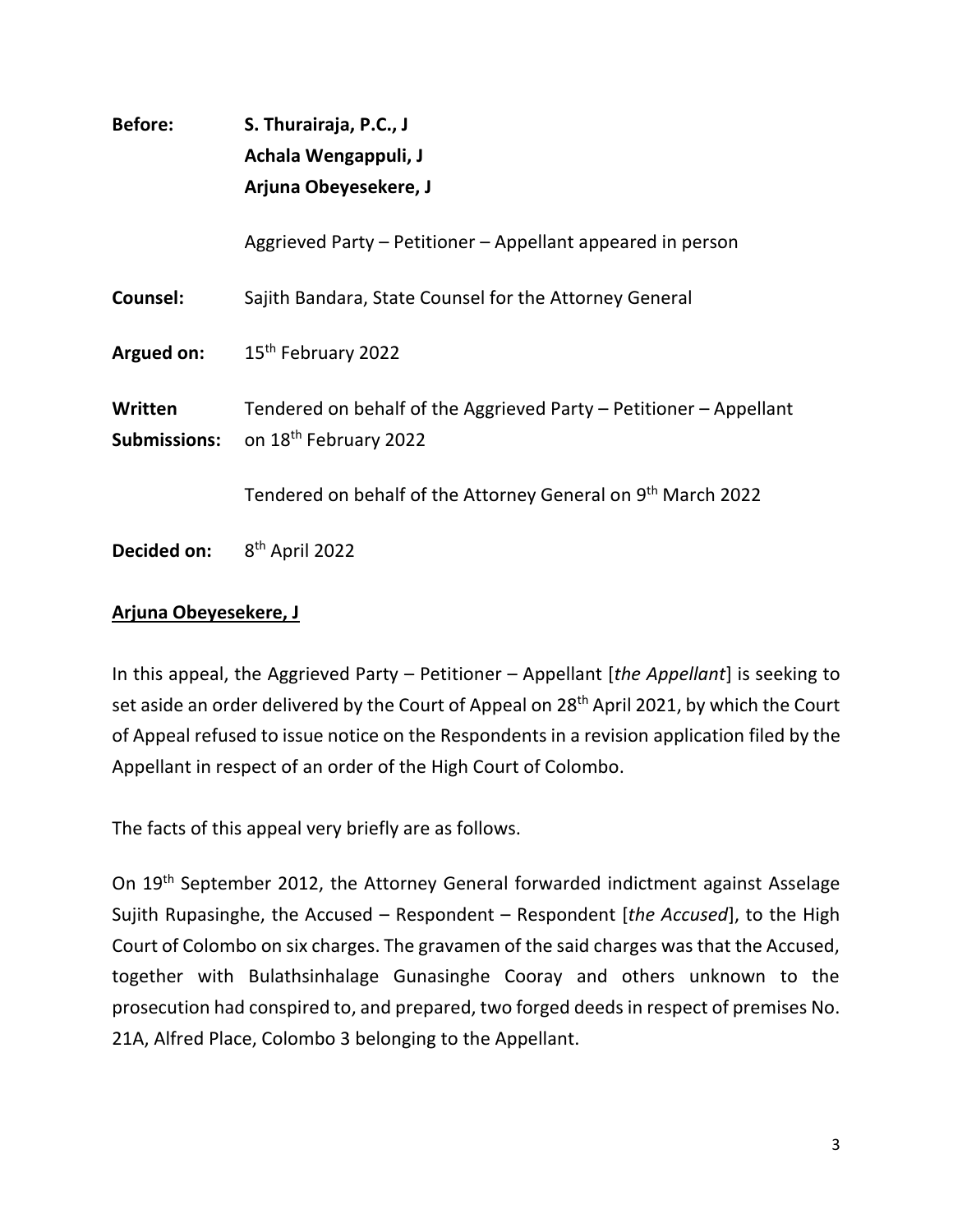The trial before the High Court commenced on 25<sup>th</sup> July 2016. The prosecution led the evidence of the Appellant and ten others, prior to closing its case. In his evidence, the Accused, who had served as a Reserve Police Officer for some time, denied the several charges against him and stated that he purchased the aforementioned property from the said Cooray, who had claimed that the said property belonged to him. It was the position of the Accused that he had been cheated by Cooray into believing that the said property was owned by Cooray.

The Accused had stated that on  $16<sup>th</sup>$  October 2016, he had seen an obituary notice containing the photograph of a person by the name of E.S. Thanthrige who the Accused claimed was in fact the person who sold the said property to him  $-$  i.e., Cooray. The Accused claims that he brought this information to the notice of the investigating officer. He had stated further that he had gone to the address displayed on the obituary notice and found that Cooray's actual name was E.S. Thanthrige and that the said person was a fraudster who had a similar case against him. In cross examination, the Accused admitted that the alleged sighting of Cooray/E.S. Thanthrige had happened while the prosecution case was proceeding before the High Court.

After the evidence of the Accused was concluded on 15<sup>th</sup> November 2016, an application had been made to call *inter alia* the following persons on the list of witnesses filed on behalf of the Accused:

- a) The Director of the Criminal Investigation Department [CID] to give evidence with regard to a letter dated  $31<sup>st</sup>$  October 2016 sent by the Accused wherein he had asked that an investigation be done in respect of E.S. Thanthrige [witness No. 2];
- b) Renuka Damayanthi to give evidence relating to the death of E.S. Thanthrige [witness No. 3];
- c) Mangala Deepal, Attorney-at-Law, who attested Deed No. 894 by which the Accused is said to have purchased the property from Cooray [witness No. 4];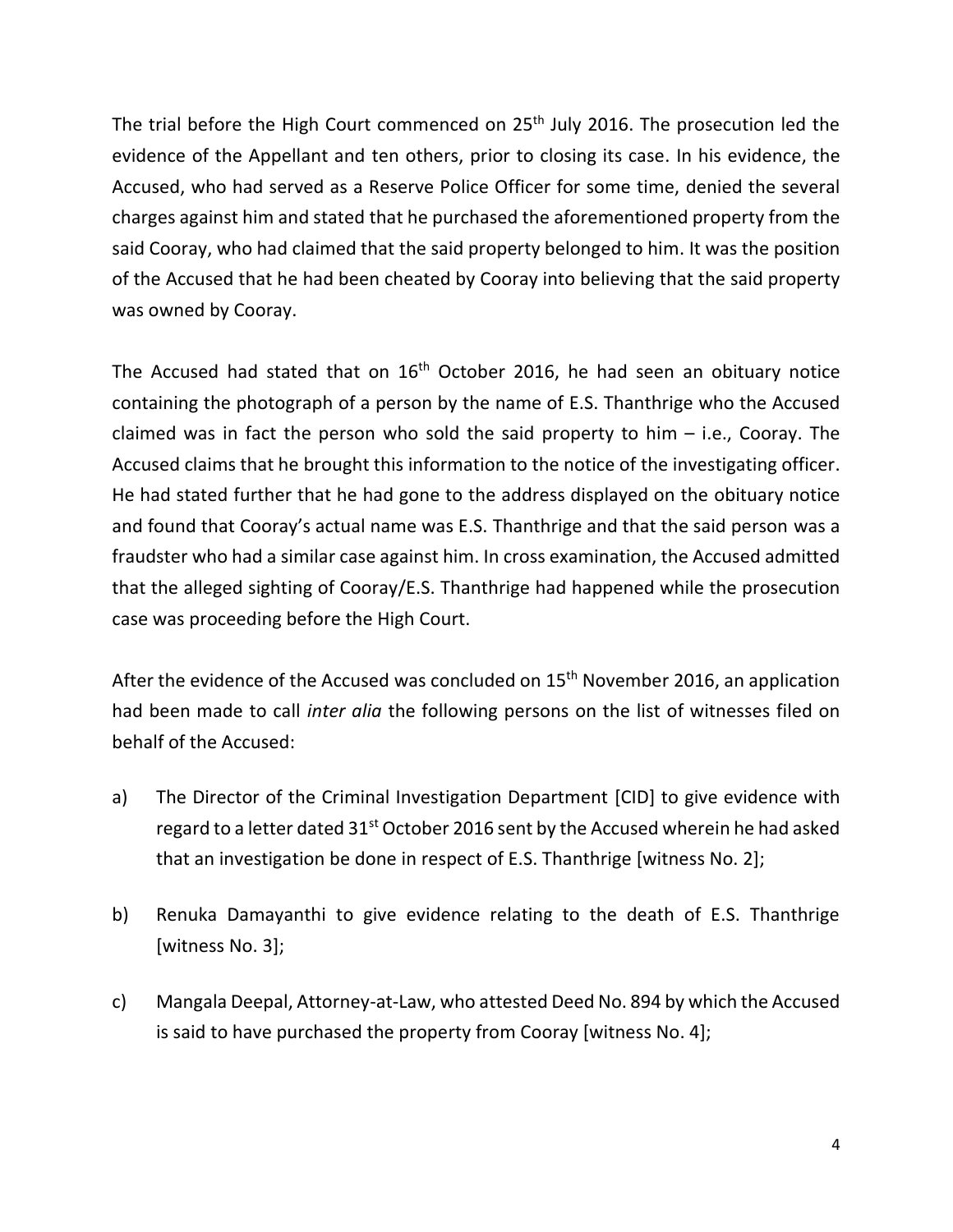d) Deepthi Premalal to give evidence with regard to Deed No. 894 and the death of E.S. Thanthrige [witness No. 5].

The application to call witness No. 2, the Director of the CID, had been refused by the High Court on the basis that the evidence that the witness was required to give must relate to the period prior to the service of the indictment, which was not the case with regard to witness No. 2. The prosecution had also objected to witness Nos. 4 and 5 being called to give evidence as they had already been called by the prosecution and had been subjected to extensive cross-examination. The High Court had upheld the said objection and by its Order delivered on  $16<sup>th</sup>$  November 2016, refused the application to call witness Nos. 4 and 5. The High Court had thereafter issued summons on witness Nos. 3 and 7-12 on the list of witnesses filed on behalf of the Accused, although the Attorney-at-Law for the Accused had informed that he would be filing an amended list omitting the names of witness Nos. 8, 9 and 10.

Aggrieved by the said Orders of the High Court refusing permission to summon witness Nos. 2, 4 and 5, the Accused had invoked the revisionary jurisdiction of the Court of Appeal in terms of Article 138 of the Constitution, seeking *inter alia* (a) to revise the aforementioned orders of the High Court, and (b) an order directing the High Court to issue summons on witness Nos. 2, 4 and 5. By its judgment delivered in CA/PHC Application No. 148/2016 on 26<sup>th</sup> July 2017, the said application had been refused by the Court of Appeal.

In the course of its judgment, the Court of Appeal had held as follows:

"*This Court cannot think of any advantage that would accrue to the defence even if the Accused succeeds in establishing that it was late E S Thanthrige who deceived him, since what the indictment alleges is that the said person is a fictitious person. Indeed, it is noteworthy that what the indictment has alleged is that the Accused had conspired with a person said to be Bulathsinhalage Gunasinghe Cooray or a person unknown to the prosecution.*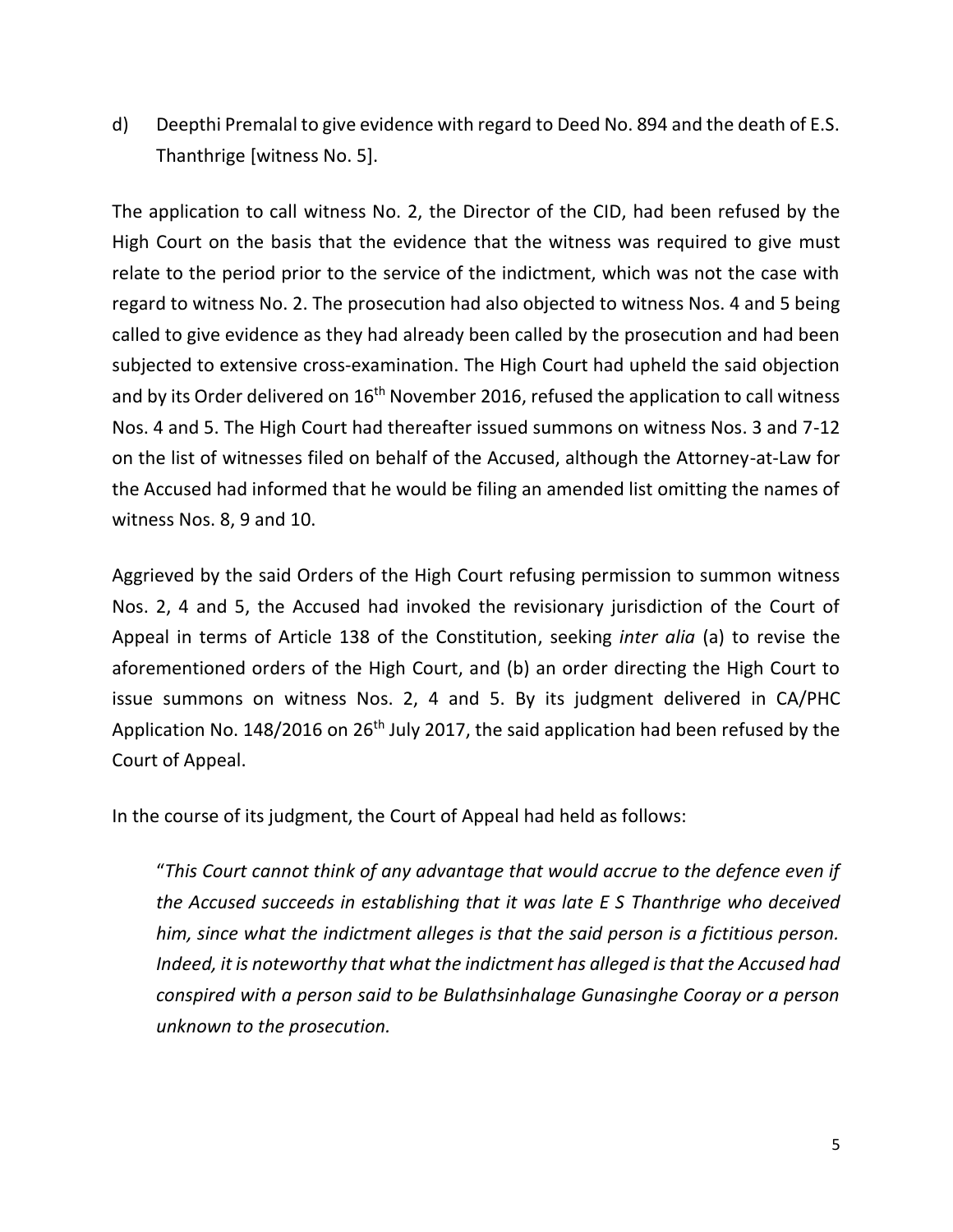*The Accused has already testified in his evidence, the position taken by him in this regard. The Notary Public who attested the alleged forged deed in his evidence has already stated that he does not know the alleged seller Gunasinghe Cooray. It is his position that he personally knew the Accused who introduced a person said to be Gunasinghe Cooray. Thus, it is the view of this Court that the question whether the person said to be Gunasinghe Cooray is still alive or now dead, would not help either party in this case. It is the view of this Court that such fact would be neither a fact in issue nor relevant to any fact in issue. One has to bear in mind that Section 5 of the Evidence Ordinance only permits evidence relating to existence or non-existence of a fact in issue and such other facts as are declared relevant to any fact in issue.*"

The Accused thereafter sought Special leave to appeal against the said judgment from this Court – *vide* SC Spl. LA Application No. 197/2017 – on five questions of law, including the following: "*Did the Court of Appeal err in concluding that even if the defense were to prove that E.S. Thanthrige was not a fictitious person, there would be no advantage to the defence case?*"

The application for Special leave to appeal had been refused on 25<sup>th</sup> October 2017.

The trial before the High Court commenced on 2<sup>nd</sup> February 2021 for the resumption of the case for the defence. The Accused was present in Court. The Attorney-at-Law looking after the interests of the Appellant had moved that an order be made refusing the application to call the aforementioned witness No. 3, Renuka Damayanthi who, as noted above, had been listed to give evidence relating to the death of E.S. Thanthrige. The Senior State Counsel appearing for the prosecution had however stated that she had no objection to the evidence of the said witness being led. The above application of the Appellant had been rejected by the High Court on the following basis:

a) The Court of Appeal had refused the application to call witness Nos. 4 and 5 on the basis that their evidence had already been led when they were called as witnesses for the prosecution;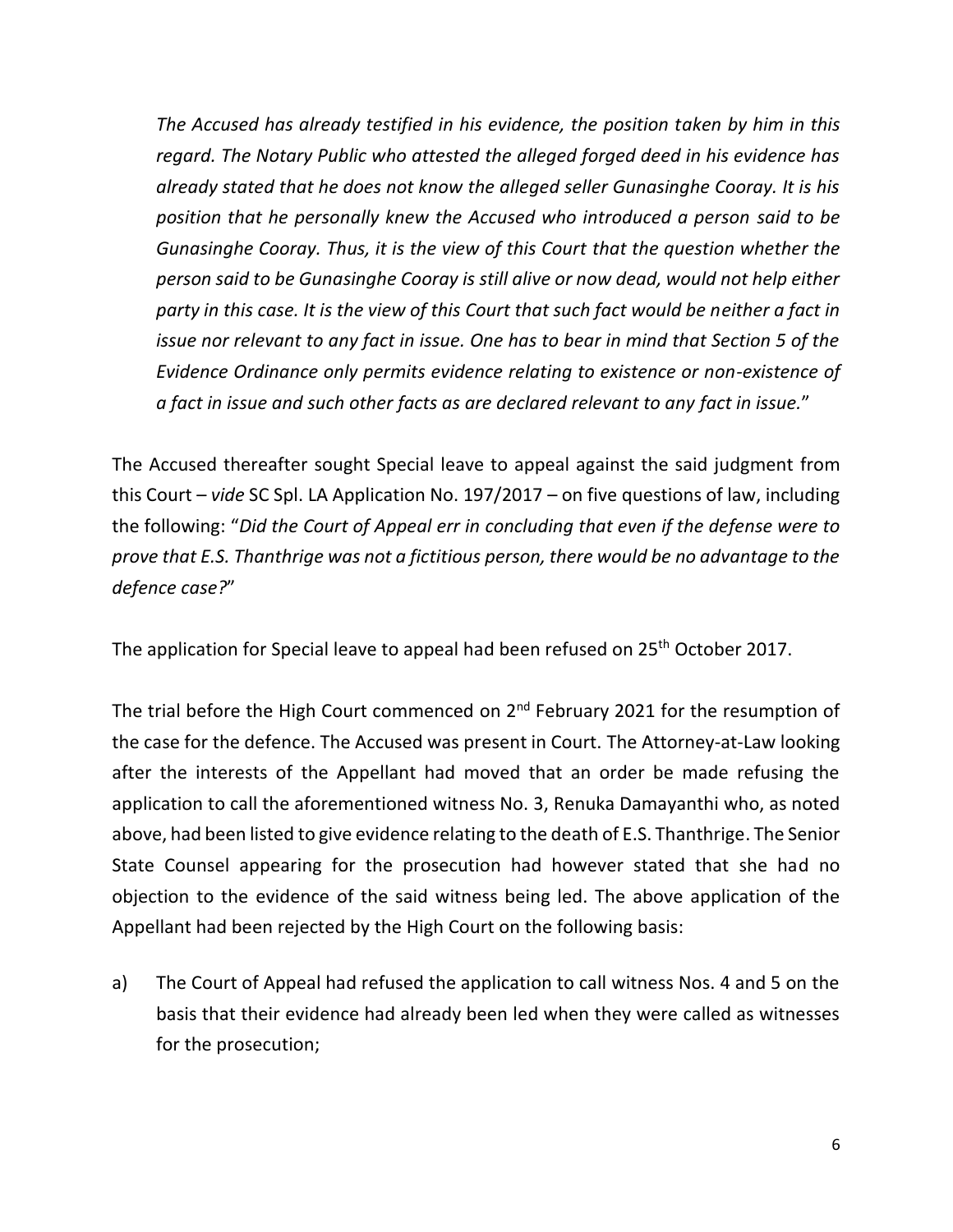- b) Witness No. 3 is not such a witness and one does not know what evidence is to be elicited from witness No. 3;
- c) While the right of an accused to a fair trial will be affected by the refusal to call a witness on his behalf, in this instance, no prejudice will be caused to the Appellant by the said witness being called.

Although the Appellant had made an application to revise the above order, the Court of Appeal, by its Order delivered on 28<sup>th</sup> April 2021 in CA/PHC Application No. 50/2021 had refused to issue notice on the Accused and the Attorney General on the basis that there was no "*exceptional illegality in the order of the learned High Court Judge which shocks the conscience of this Court.*"

Aggrieved by the said Order, the Appellant sought and obtained Special leave to appeal from this Court on the following question of law:

"*Did the Court of Appeal err in law and fact in failing to consider that the Court of Appeal had in CA/PHC Application No. 148/2016 held that, whether Gunasinghe Cooray is dead or alive is neither a fact in issue nor a relevant fact in issue in this case?*"

Notices had been dispatched to the Accused, on one occasion prior to this matter being supported and thrice thereafter. The Accused however was neither present nor represented before this Court, although he had been enlarged on bail by the High Court.

It was the submission of the Appellant who appeared before us in person that the High Court was correct when it held that the judgment of this Court in CA/PHC Application No. 148/2016 related to three witnesses who had already been called as witnesses for the prosecution. The Appellant, however, contended that the High Court had erred, when it failed to consider the following:

a) The purpose of calling witness No. 3 had specifically been set out in the list of witnesses filed by the Accused – namely to produce documents relating to the death of E.S. Thanthrige and give evidence relating thereto – and therefore the reason for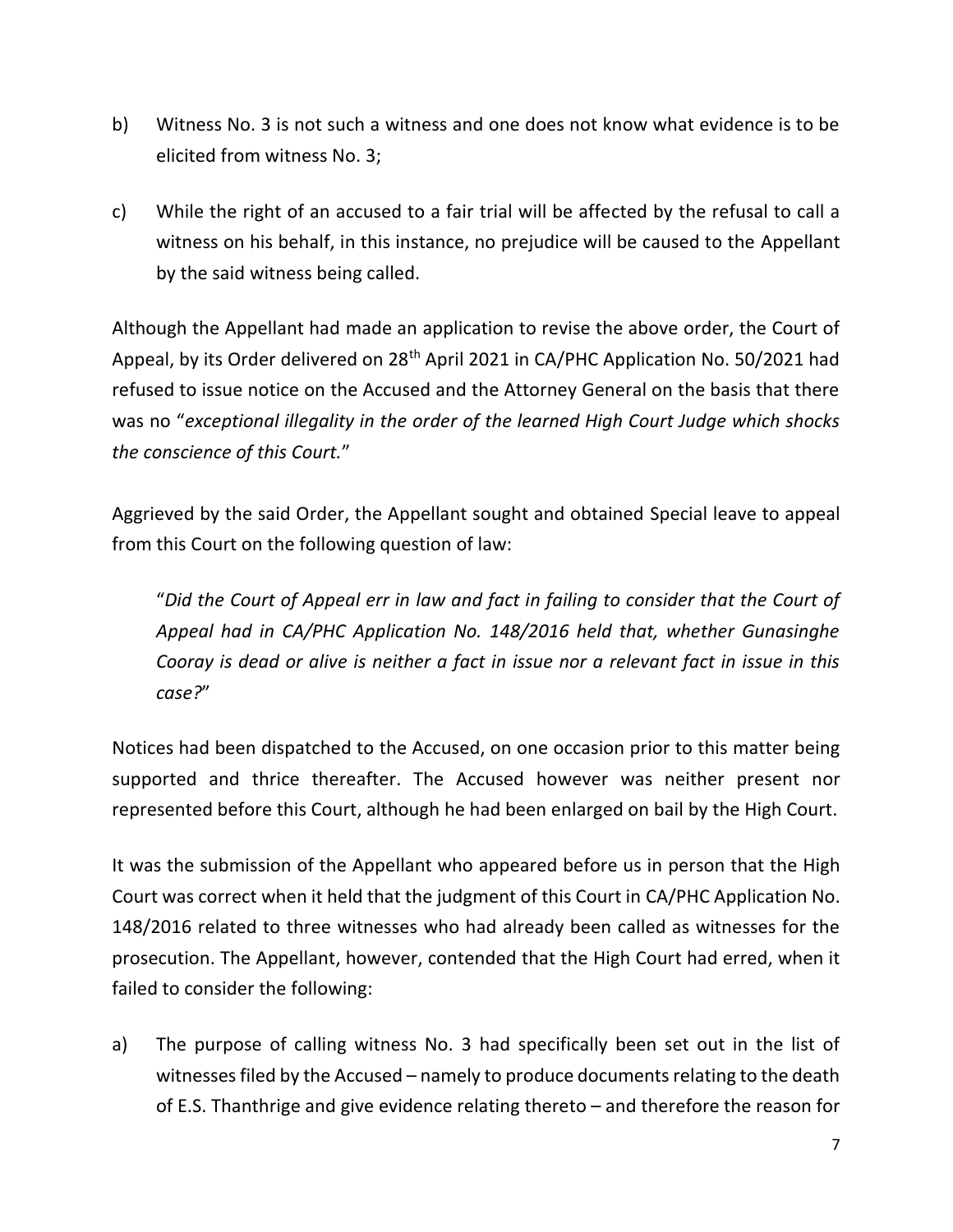calling the said witness was known;

- b) That part of the said judgment of the Court of Appeal, which held that whether Gunasinghe Cooray, whom the Accused now claims is E. S. Thanthrige, is dead or alive would not help either party as such fact would be neither a fact in issue nor relevant to any fact in issue;
- c) That even though a question of law had been raised in that regard, Special leave to appeal had been refused by this Court;
- d) That there was no basis to call a witness whose evidence is not relevant.

She therefore submitted that the said Order of the High Court was illegal and that the Court of Appeal had misdirected itself when it held that it did not see any illegality in the order of the High Court.

The learned State Counsel, referring to the evidence of the Accused where he attempted to establish that the real name of Cooray was E.S. Thanthrige, submitted that witness No. 3 is not a witness to the forged deed and is therefore unable to give any evidence regarding the complicity or the non-complicity of the Accused relating to the offences set out in the indictment. He submitted further that the death of E.S. Thanthrige would not prove either the existence or non-existence of the facts in issue nor any other fact relevant to the charges in the indictment, and therefore the evidence of witness No. 3 has no relevance to the trial before the High Court. He drew the attention of this Court to Section 5 of the Evidence Ordinance, which provides that, "*Evidence may be given in any suit or proceeding of the existence or non-existence of every fact in issue, and of such other facts as are hereinafter declared to be relevant and of no others.*"

The learned State Counsel cited the judgment of Chief Justice Basnayake in **Queen v Sodige Singho Appu** [62 NLR 112], where it was held as follows:

"*The Evidence Ordinance lays down strict limits within which evidence may be given in any suit or proceeding. Evidence may be given of the existence or non-existence of*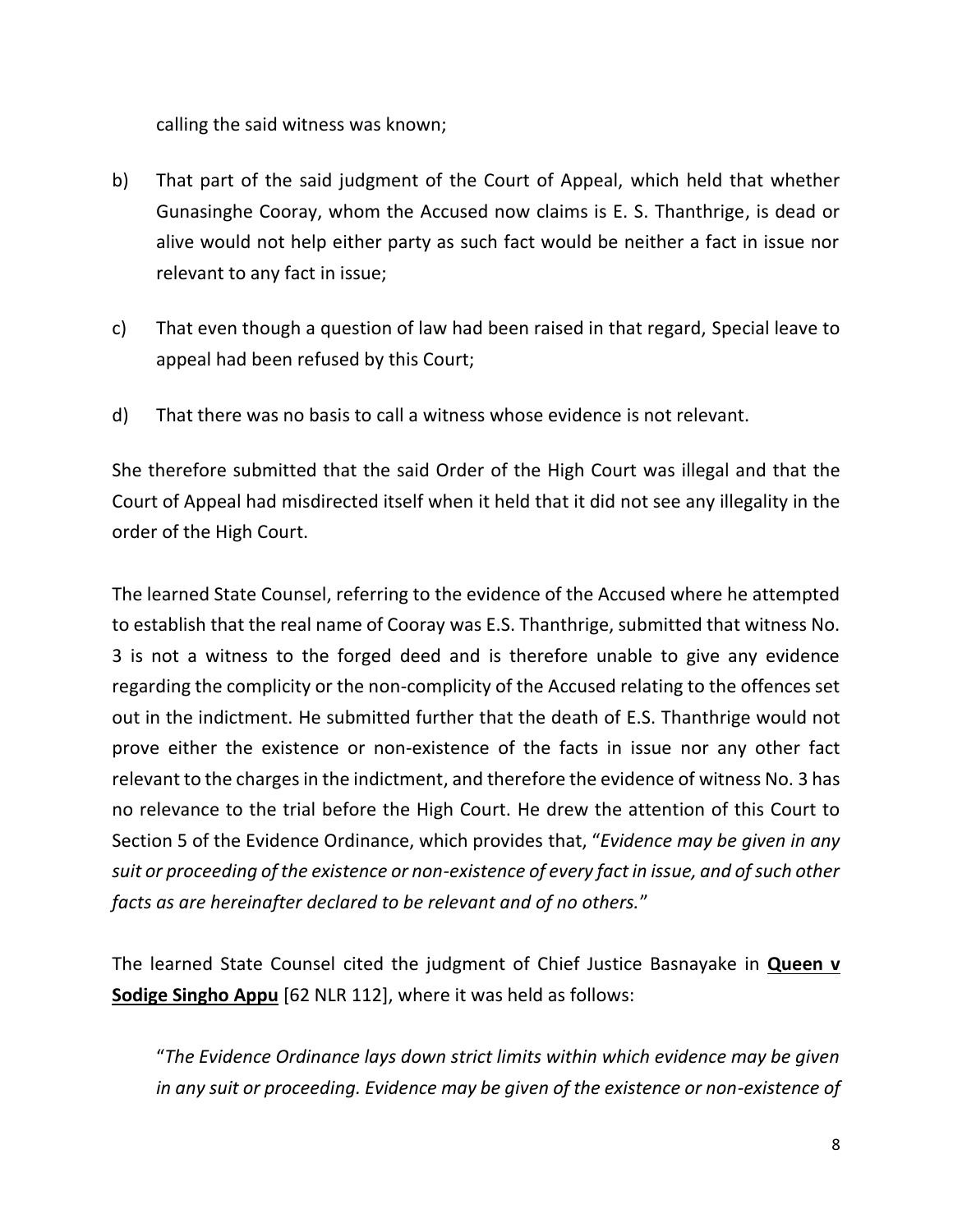*every fact in issue and of such other facts as are declared by the Ordinance to be relevant and of no others (Section 5). Evidence admitted in disregard of Section 5 is evidence improperly admitted and a conviction is liable to be quashed if such evidence has resulted in a miscarriage of justice*."

The issue before us is limited to whether the Appellant had established an illegality in the order of the High Court which warranted the Court of Appeal to exercise its discretion and issue notice on the Respondents.

The power of revision is an extraordinary power. A person invoking the revisionary jurisdiction of the Court of Appeal must, *inter alia*, (a) demonstrate the error or illegality on the face of the record, which would occasion a failure of justice; and (b) plead and establish exceptional circumstances warranting the exercise of revisionary powers in order to succeed with his or her application. The presence of exceptional circumstances is the process by which the court selects the cases where the extraordinary power of revision should be exercised.

Rule 3(3) of the Court of Appeal (Appellate Procedure) Rules, 1990, read with Rule 3(4) thereof, requires that an application made under Article 138 must be supported in open Court, and that notice will be issued on respondents only thereafter.

In this instance, the Court of Appeal has refused to entertain the application of the Appellant at the threshold stage of issuing notice. In order to have notice issued on the Respondents, the burden cast on the Appellant was to establish a *prima facie* sustainable case and for the Court to be satisfied that there is a *prima facie* case to be looked into. In other words, the Court was only required to be satisfied that the application before it warrants a full investigation at a hearing with the participation of all parties.

Having carefully considered the submissions of the Appellant and the learned State Counsel, the aforementioned material placed by the Appellant before this Court and especially the fact that this Court has refused Special leave to appeal on the aforementioned question of law, it is clear that neither the High Court nor the Court of Appeal have considered that part of the judgment of the Court of Appeal in CA/PHC